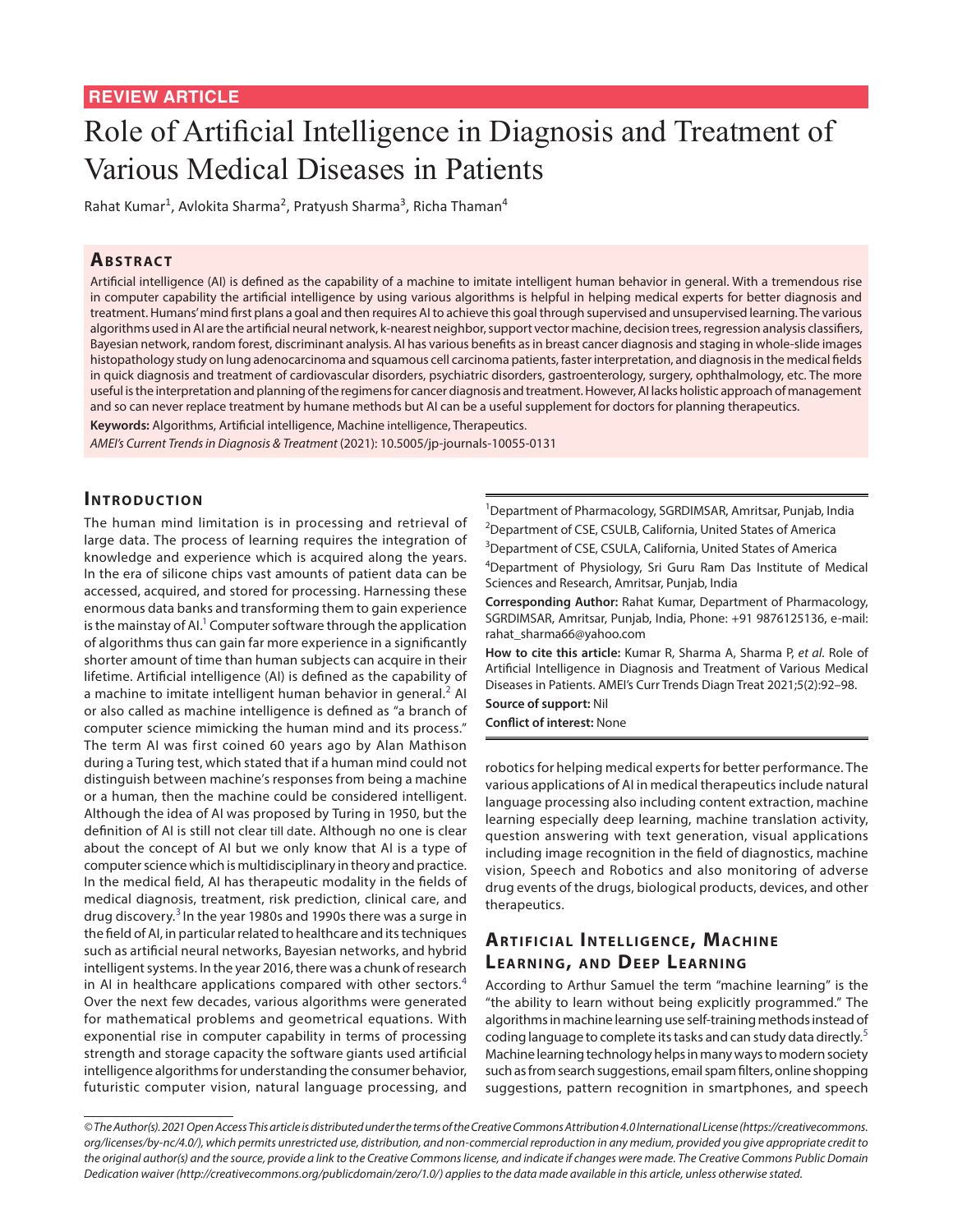recognition in smartphones, etc.Machine learning technology has the ability to perform comprehensive analysis even with a large amount of nonlinear data and is so a favorable option in medical decision-making.<sup>[6](#page-5-5)</sup> Machine learning is classified into two main broad categories as supervised and unsupervised. This is based upon the type of task performed as

- Supervised learning means algorithm working with labelled training data. It involves the categorization of data and programming of the relationship between input and output data.
- Unsupervised learning means the algorithm identifies hidden patterns in a stack of data and its various outcomes.<sup>7</sup>

In the field of medicine both supervised and unsupervised learning are performed. The example includes as in case of medical imaging when we have labelled observations then the observations are paired to associated features with patients such as age, sex, or other clinical variables like associated chronic illnesses like diabetes, respiratory diseases, rheumatoid arthritis, hypertension, etc.

## **VARIOUS ALGORITHMS IN AI**

By using machine learning several types of classification methods or algorithms can be applied for final image analysis. Among these the commonly used methods are the artificial neural network, k-nearest neighbor, support vector machine, decision trees, regression analysis classifiers, Bayesian network, random forest, discriminant analysis, etc.<sup>[8](#page-5-7)</sup> The salient points of these networks are as follows:

• **Neural networks:** Artificial neural networks algorithms are a subset of machine learning designed to recognize neural patterns similar to human neural network and it is structured as one input layer of neurons with one or more "hidden layers" and one outmost layer. The input data are processed through a large number of highly interconnected elements called as neurons or nodes.Deep learning is a subtype of artificial neural network with stacked neural networks containing of one input and one output layer with >1 as hidden layer. Deep learning algorithms require advanced computation and very large data.<sup>[9](#page-5-8)</sup> Deep neural networks can be divided further into normal (one-dimensional) or convoluted (two or three dimensions) networks. Convolutional neural network (CNN) is very useful for medical image analysis in extracting patterns or structures from images. Convolutions are nothing else but a type of mathematic operations required for pixel data in finding or filtering patterns.<sup>10</sup> CNN is further composed of three different types of layers or building blocks as convolution, pooling, and fully connected layers. The convolution and pooling layers are required for feature extraction and the fully connected layer maps the extracted features into final output. Through each input image a series of convolution layers pass with filters. As an example, once the first layer has recognized a feature like an edge, it is then shifted to the second layer which in itself trains to recognize more complex structural patterns like a corner in an image. The next layer called as the pooling or down sampling layer is then used to decrease the spatial dimensions for gaining computational performance. Since the model is repeatedly performed the individual convolutions begin to identify a specific portion of the image for further

analysis. Finally, a hundred of these classifiers can be linked together to identify more complex structures within each image. Another, support vector machine (SVM) is a regression algorithm for data classification in two subclasses that are used for machine learning for maximizing the predictive accuracy but avoiding overfitting of generated data. However, SVM is a better indicative of accuracy as compared to sophisticated neural networks for image analysis.<sup>11</sup> The SVM classifier is constructed by projecting training data into a higher dimensional space known as a hyperplane, which maximizes the separation between the classes.

- **Natural language processing (NLP)**: NLP is a practical machine learning program used to understand and manipulate natural language text or speech.NLPis used for extracting information from unstructured data, for example, electronic health records like general physical examination, clinical laboratory data, operative notes, and discharge summaries or the information from various sources like medical journals, medical bulletins, etc. Easy data entry in electronic health records drastically decreases the time of patient record filling time, decreases the burnout, and focuses the medical personals to provide better patient care. The NLP processing aims for turning texts to machine-readable structured data for further analysis by other machine learning techniques.<sup>12</sup>
- **Computer vision:** It is the field in radiology that aims at designing systems mimicking the human intelligence. This field constitutes the various areas such as artificial intelligence, deep learning, pattern recognition, machine learning, digital image processing, and scientific computing. The applications of computer vision in medical field include diagnosis of lesion or cells classification and tumor identification and grading, 2D/3D radiological segmentation, 3D human organ reconstruction for CT, MRI, or ultrasound, vision-guided robotics surgery or robotics and human robot interactions.<sup>13</sup> The computer vision further comprises the followings topics as follows:
	- **Machine learning:** One of the most popular technologies of AI is called machine learning, which enables algorithms to understand and learn data. In fact, machine learning is usually synonymous with AI. Additionally, the key of machine learning is to find the regular pattern behind an observed data and build a model based on that data. Therefore, the machine can use this model to predict and determine future data[.14](#page-5-12) Besides, machine learning can be categorized into supervised learning, unsupervised learning, and reinforcement learning, depending on the amount and type of supervision that the algorithms receive during training.
	- **Three classic genres of machine learning:** Supervised learning plays an important role not only in the operation of many biological networks but also plays an important role in the operation of artificial neural networks. Moreover, supervised learning has been widely applied and can solve any problem. In supervised learning, manually set labels help the machine achieve the desired results. Therefore, supervised learning is applicable to medical diagnosis and treatment, and has clear clinical guiding significance. In contrast, the unsupervised learning data set does not have a given label, which means that the machine must find the label itself. Furthermore, unsupervised learning algorithms have been successfully implemented in problems such as CVD (Cardiovascular disease) epidemiology, diagnosis and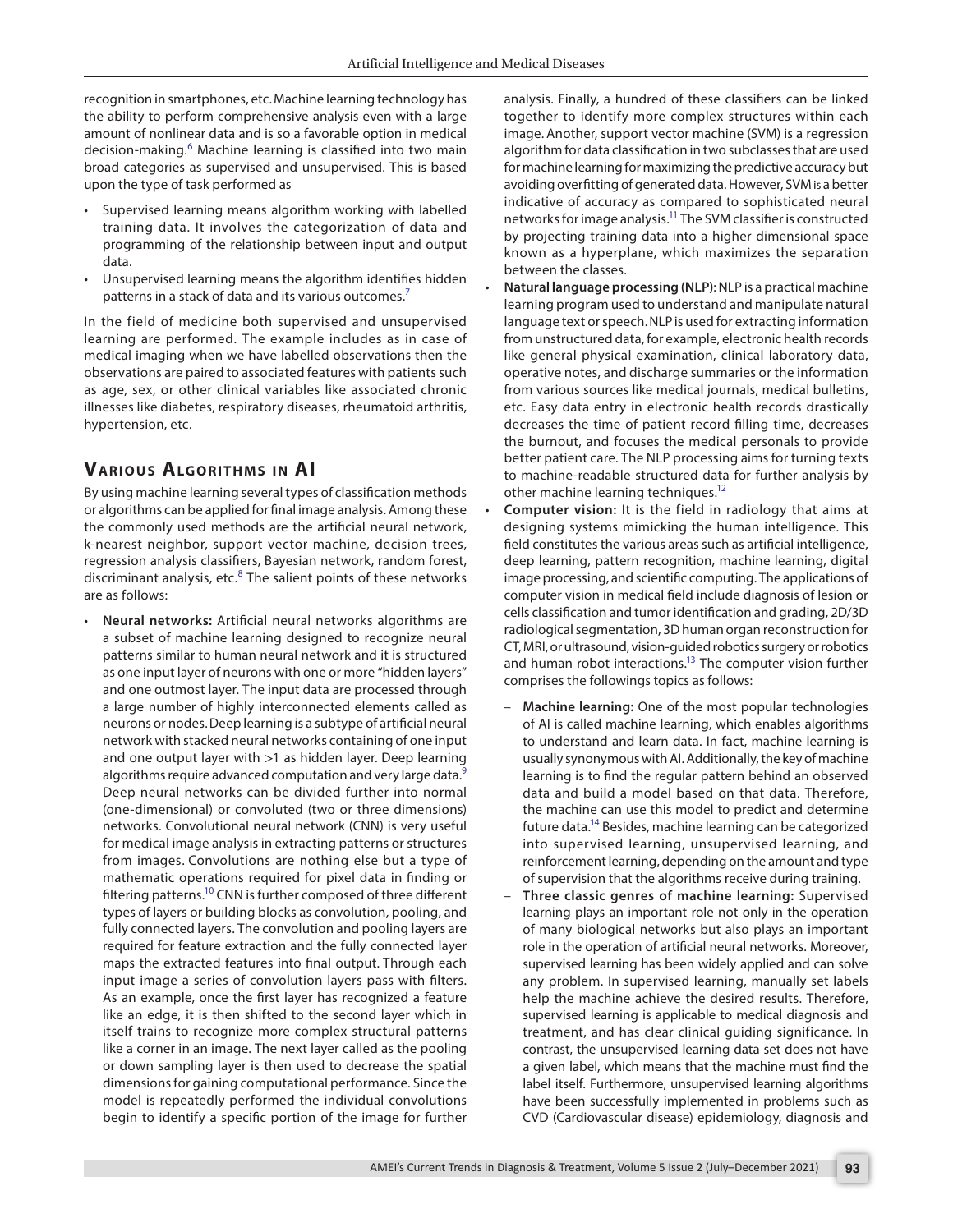treatment, and cardiovascular image analysis.<sup>15</sup> Humans propose a goal and then require AI to achieve this goal through supervised and unsupervised learning. After that, there is a feedback mechanism, often described as a "reward mechanism." The only aim of reinforcement learning is not to achieve the pre-set goal, but also to maximize the reward for the model during the learning process. This reinforcement learning is very useful in intensive care units (ICU) for better management of critical patients and to decide when to put of the patients from mechanical ventilation to machinecontrolled ventilators.

- **The next step of machine learning-deep learning:** Deep learning is a subset of machine learning that can be described as the next generation of machine learning. It is a computational method that enables the algorithm to automatically program and learns from big data. The purpose of deep learning is to train the artificial neural network, which is composed of artificial neurons, or nodes. So far, it has made significant breakthroughs in the processing of image, video, voice, and audio data. In general, deep learning is very powerful and is especially suitable for medical imaging or radiology. When considering AI or machine learning, it is not known what practical medical value these systems have.
- **AI: Networks and tools:** AI utilizes several functioning methods domains, e.g., knowledge representation, reasoning, solution search, and machine learning (ML). ML by using algorithms can recognize various patterns within a set of data, and this data the subtype of ML called as deep learning (DL) engages further artificial neural networks (ANNs). ANN constitutes of a set of interconnected sophisticated computing elements which utilizes "perception analogous similar to human biological neurons and thus simulates the transmission of electrical impulses in the human brain.["16](#page-5-15) ANNs by using a set of nodes receive a separate set of inputs and algorithms that then converts the nodes to output and hence solves the problems. ANNs are further classified into various types such as convolutional neural networks (CNNs), multilayer perceptron (MLP) networks, and recurrent neural networks (RNNs). These neural networks utilize supervised or unsupervised training procedures in healthcare data analysis[.17](#page-5-16) MLP network is very useful in process identification, pattern recognition, optimization aids, and this network is used by supervised training methods that operate in a single direction only, and is used as universal pattern classifiers. RNNs networks are a type of closed-loop with a capability to memorize and store information similar to Boltzmann constants and Hopfield networks[.18](#page-5-17) Several tools have been developed based on these networks which are crucial to the core architecture of AI systems. One such tool is the International business machine (IBM) Watson supercomputer (IBM, New York, USA). This tool was designed for assisting the physician for analysis of a patient's medical information and then correlating this output information with an abundant database and thus suggesting the treatment strategies for cancer therapy. CNNs have a series of dynamic systems with local connections having usage for image and video processing, complex brain functions, medical system modelling, pattern recognition, and sophisticated signal processing.<sup>19</sup> Thus the above-mentioned system is useful for the rapid detection and appropriate treatment of diseases including cancer treatment.<sup>[20](#page-5-19)</sup> While this comprehensive term

encompasses many forms of computer science, in medicine one can focus mainly on the following terms:<sup>[21](#page-5-13)</sup>

- Image processing: A mathematical process that enhances an image for the purpose of clarity, retrieval of specific information, or pattern measurements. Basically, the input is a picture and the output is a better-defined picture for a specific applied purpose.
- Computer vision: The processing of an image to enable identification of the image input and to provide an appropriate output, i.e., interpretation of the image.
- Artificial neural network (ANN): A mathematical model based on nonlinear statistical data modelling tools where complex relationships occur between inputs and the output. This process imitates the human brain in processing several types of data and creating patterns for use in a decision-making process through neural networks. Basically, in ANN the input is entered into a set of algorithms and their output is re-entered to a different set of algorithms in order to reach the final output.
- Machine learning: It is the ability of a computer to learn from experiences and it is based on the modifying its processing on the basis of newly acquired information. This process can be based on a simple decision-making tree that leads to a conclusion using deep learning algorithms imitating the human brain processing. It involves the several types of data and creating patterns for use for decision making through neural networks. Thus, it can be interpreted that deep learning is a continuous process where an algorithm receives data (i.e., excel charts, images, etc.) and then further analyze it as per the predetermined pathway (artificial neural network) to solve the desired task.
- Convolutional neural network (CNN): A specific type of ANN typically based on deep learning algorithms with several hidden layers to analyze data. The relationships between layers are complex (hence the term convolutional) and multiple hidden layers exist in each CNN.
- Deep learning: Deep learning is a subset of machine learning which is structured similar to human brain processing, taking into account multiple datasets at the same time, which are evaluated and reprocessed for second and third different evaluations and so on, until reaching an output. Every evaluation is carried out in a different layer, meaning that it is based on the output of the previous layer. These layers of computation are called hidden layers because their inputs and outputs are not visible. For example, if the data entered is a colonoscopy image looking for polyps, the image will first be multiplied. Each image will then be scanned using different filters. Each filter will receive a score which will then be transferred to another layer of filters (e.g., color filters, edges markings filters, etc.). This workflow continues with multiple layers as needed (hence the term deep learning) while each filter creates an output score which is the input score of the next layer until a final result is achieved.

# **IBM RESEARCH**

In 2011, IBMs computer system Watson beat the two highest ranked players on the classic television game show "Jeopardy!" in which

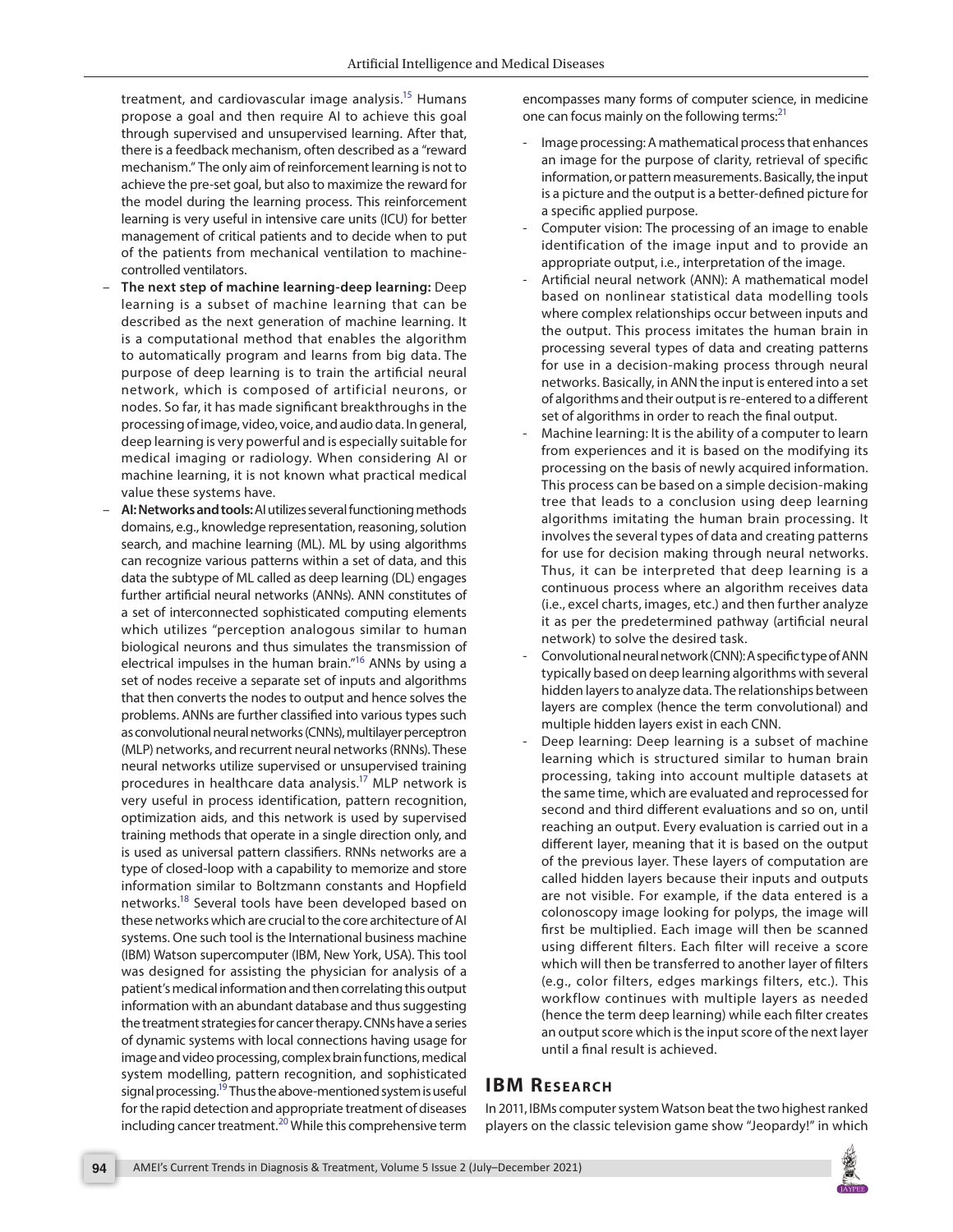answers are given first and the contestants must determine the questions. Following this success, IBM research took the challenge to modify the Deep QA technology toward medicine.<sup>[22](#page-5-23)</sup> The driving force for this adaptation was the high medical and medication error rates, as well as the high cost, and low productivity in this area. The concept was to collect information, organize it, and provide insights to improve clinical decision-making. The first task of gathering evidence proved to be a huge challenge having different vocabularies and coding systems used by different sources which must be harmonized and transformed into usable evidence in the clinical setting. Once this was achieved, data of patients could be gathered and stored according to their symptoms, lab tests, findings, patient history, family history, demographics, current medications, and many others. One option then is to use this clinical content management database, together with specialized advanced analytics and compare it to the patient in question. When this patient is classified with similar databased patients, a diagnosis could be suggested as well as treatment protocols, outcomes and prognosis, all based on evidence-based medicine such as RCTs (randomized controlled studies), best practice guidelines, electronic medical records (EMRs), public health records, etc. In such a method Bakkar et al. were able to identify five additional RNA-binding proteins that are altered in ALS (Amyotrophic lateral sclerosis) and eventually improve diagnosis of this disease.<sup>23</sup> Similarly, other machine learning-based studies demonstrate the benefits of incorporating AI into EMRs, improving diagnosis rates of patients. As the case with hyperparathyroidism, a significantly underdiagnosed condition due to under recognition, with only 50% of patients referred for the necessary surgery. Despite showing great promise in the field of AI in medicine, IBMs Watson decision support system was recently called into question. As with any medical device, it is not uncommon during the clinical trial period to make changes and adjustments in order to further develop the product. Clinical decision-making support systems like Watson are still in a relatively early stage of clinical trials and with experience, alterations will need to be made. Such alterations should include transparency so that the user can understand the basis of the recommendation. Additionally, it is of importance to remember that these systems are support systems and not meant to replace physicians or their knowledge, but rather to augment it.

#### **Role of AI in Medical Therapeutics in Human Diseases**

• **AI in oncology:** Breast cancer diagnosis and staging are areas in which AI application may actually prove to provide better results than human readings. In a study by Bejnordi et al., $^{24}$  $^{24}$  $^{24}$ using a training set of 129 slides (49 with metastases to lymph nodes and 80 without), when compared with 11 pathologies, the algorithm actually achieved better diagnostic performance. Additionally, the pathologists required 30 hours for assessment of all 129 slides, while the running time of the algorithm was presumed to be negligible. In the detection of lung cancer, AI algorithms have been shown to be more effective than a human. In a 2,186, whole-slide images histopathology study on lung adenocarcinoma and squamous cell carcinoma patients, Yu et al. demonstrated the higher accuracy of AI than manual diagnosis.[25](#page-5-26) Their results suggest that AI can accurately predict the prognosis of lung cancer patients and thereby improve patient care via determination of oncological treatment. In dermatology the diagnosis and classification of skin lesions is primarily based on visual images; therefore AI has shown promise.

- **AI in cardiology:** The application of ML and AI results in faster interpretation and diagnosis in many areas of cardiology especially myocardial infarction, ventricular arrhythmia, myopathies, etc. Electrocardiogram readings are automatically interpreted, echocardiography with 3D mode cardiac imaging automatically provides measurements of cardiac function, SPECT imaging can automatically determine cardiac perfusion, and cardiac CT angiography can determine calcification of the coronary vessels. Cardiac MRI can perform automatic segmentation as well as measure perfusion and blood flow. The integration of AI into EMR has been shown to be effective in the reduction of mortality via early detection of heart failure. This is due to the ability of AI to perform a longitudinal evaluation of data to find patterns and thereby determine predictors for heart failure.<sup>26</sup> When including AI in the decisionmaking process as to which interventional procedure patients with angina should undergo either a coronary artery bypass grafting (CABG) or percutaneous cardiac intervention AI by using patients' EMRs can have a better predictive score for resulting in reduced mortality.<sup>[27](#page-5-21)</sup>
- **Artificial intelligence in psychiatry:** Psychiatric disorders are one of the leading causes of disability worldwide, affecting individuals from an early age. They represent a major burden to the affected individuals in terms of years of life lost to disability or death. The "Diagnostic and Statistical Manual of Mental Disorders (DSM-5)" 2013 has helped the doctors to diagnose psychiatric disorders based on dimensions rather than categories and thus making it simple to understand.<sup>28</sup> However, despite introducing new and improved sets of diagnostic criteria, the DSM-5 not helpful in practical scenario because it lacks ability to identifying false positives and distinguishing risk from disorder.<sup>29</sup> AI in psychiatry is a broad term that involves the use of advanced computerized techniques such as automated language processing and machine learning algorithms for assessing a patient's mental state beyond what could be measured with self-reports and clinical observations. Although still in its infancy, AI has already revolutionized mental healthcare and has profoundly influenced the way clinicians detect, predict, and treat psychiatric disorders.<sup>30</sup> Latent semantic analysis (LSA) is very useful for psychiatrist due to its automated high-dimensional tool useful in the analysis of speech transcripts.<sup>31</sup> LSA is a computational technique in natural language processing for concept-based text analysis. LSA represents a semantic knowledge based on analysis of a wide array of words present in natural discourse that unravels the relationship between words and passage meanings. Thus, AI has a huge potential in healthcare system as it is useful in complementing human clinical ratings in neuropsychological disorders, reduces false-negative and false-positive diagnosis rates.
- **AI in radiology:** AI is gaining popularity in medicine, with the widest application being in the field of radiology. This is due in part to the remarkable progress in image-recognition tasks, which in recent years has seen growth in the amount of sufficient digital data accumulation and availability as well as significant computational power. Combined with the increase in access to radiological exams, the resultant increased workload for radiologists and a shortage of trained experienced radiologists, AI, and its capabilities has been driven to the frontlines in medicine. Multiple groups have developed image processing and computer vision algorithms to enable faster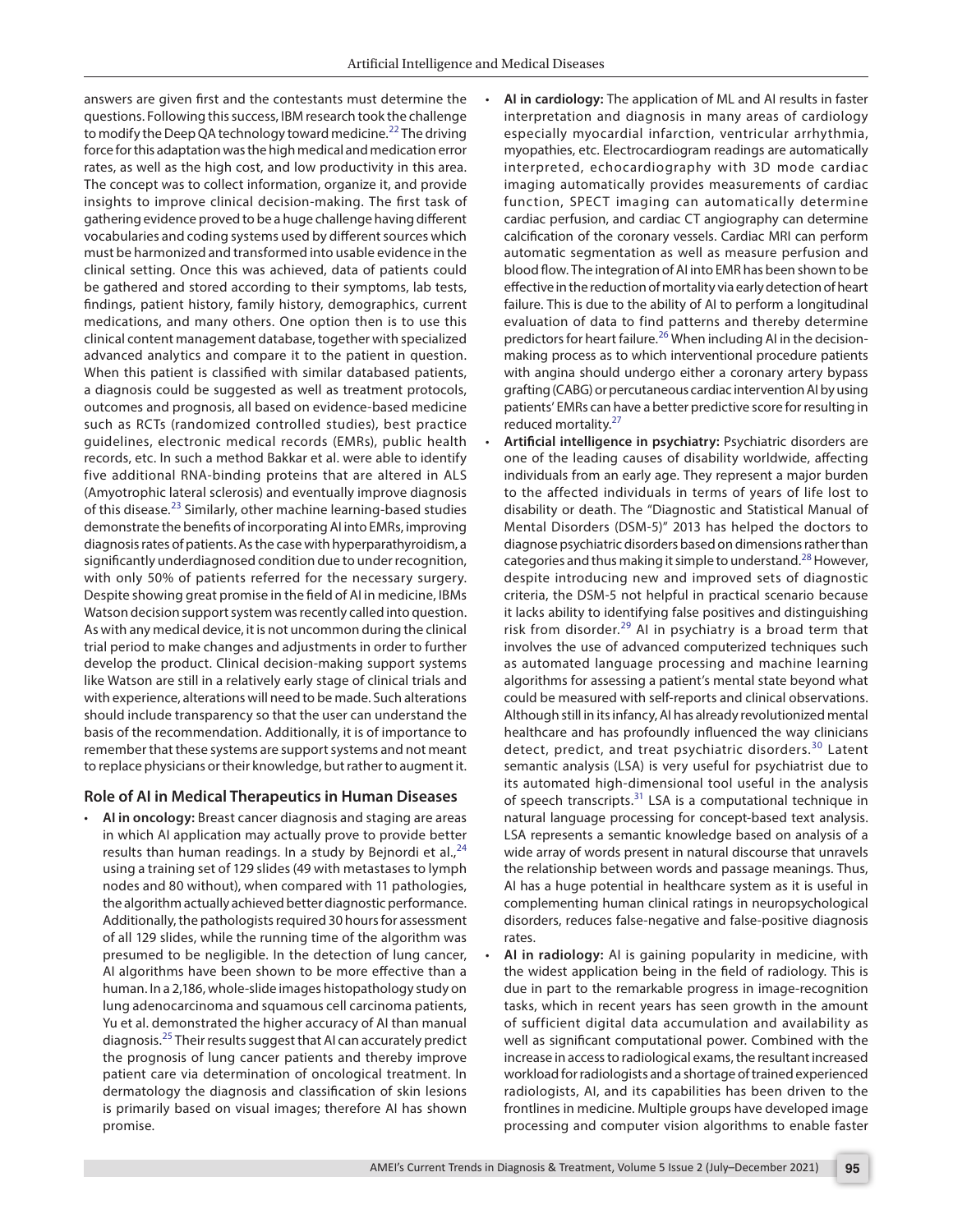diagnosis, enhance visualization of pathologies, alert emergency situations, and assist in the critical manpower deficiency problem. The development, however, should not be with the intent to replace the human radiologist, rather to augment and provide applications which highlight information that would otherwise not be obtained by human vision, or provide knowledge not widely available in a shorter amount of time. A platform that highlights intracranial bleeding for radiologists is already CE approved and was developed by MaxQ-AI Ltd. (Tel Aviv, Israel). This start-up company from Israel is focusing on real-time decision support tools to improve clinical outcomes in acute medical scenarios. They process three-dimensional CT data, detect intracranial bleeding, and highlight the bleeding area for the reader. Taking this concept one step further, Viz.ai Inc, a spinoff company from Stanford University, San Francisco, is aiming to decrease the time to treatment once a CT scan was performed. This FDA-approved platform can detect large vessel occlusion (LVO) in the brain causing stokes. The system can analyze the images, and when there is a suspected LVO, a text message alert is sent to the radiologist/neurologist bypassing the usual workflow of manual image postprocessing, manual read, and ED patient care. Current capabilities include automatic detection of liver, lung, cardiovascular, and bone disease. For example, automatic detection of vertebral fractures is performed using a set of algorithms which run on the chest and abdomen CT scans. The spinal column is segmented and sagittal patches are extracted using CNN, followed by a prediction of the presence of vertebral fracture. Similar algorithms exist for detection of calcium in the coronary arteries from noncontrast chest CT scans which predicts cardiovascular events and mortality, $32$  as well as algorithms detecting osteoporosis which calculate bone mineral density similar to the DEXA score (Dual energy x-ray absorptiometry). Using deep learning for diagnosis has been proven to be as good as if not better than human performance in some areas such as lymph node metastasis detection and mammography malignancy detection. Detection of meningiomas in MRIs shows great potential and value for the application of AI.

- **AI in gastroenterology:** Diagnosis and treatment in gastroenterology are based on flexible endoscopic images of the stomach duodenum and colon. Early detection of cancers is a key factor for patient care and screening regimens are implemented worldwide. In order to improve detection in a clinical exam that lasts a few minutes only and is performed numerous times a day, an AI-based system was developed. The CADx system (Computer-aided diagnosis system) alerts the endoscopist to abnormal findings on the screen by highlighting the area of abnormality. After focusing on the abnormality and switching to NBI (narrow band imaging) view, the CADx system can define the endoscopic images further to a real-time suggested diagnosis. The CADx system was shown to detect early gastric and colonic cancers in endoscopy. It was demonstrated to have a 96.3% precision in the detection of early gastric cancers with a sensitivity of 96% and specificity of 95%. $33$
- **AI in ophthalmology:** Diabetic retinopathy (DR) affects 38% of the 400 million people worldwide who suffer from diabetes. This condition affects the tiny blood vessels which supply the retina and may cause hemorrhage or retinal detachment, leading to reduced vision and blindness. The American Academy of Ophthalmology recommends screening of this

huge patient population to diagnose DR in its early stage. The application of AI and deep learning for the detection of diabetic retinopathy has been proven to be effective for earlier diagnosis. One may conclude from this study that deep learning has significant potential in the field of ophthalmology in the detection of diabetic retinopathy and macular edema from retinal images.

• **AI in surgery:** While computer science has already entered the operating room in the form of robotic assisted surgery, it is not associated with artificial intelligence. Indeed, the technology available today augments the surgeon's vision (3D cameras, near infra-red imaging) and mechanical capabilities (intuitive instrument articulation, tremor elimination and movement scaling), but it fails to translate into improved patient outcome. However, consensus documents from the "Society of American Gastrointestinal and Endoscopic Surgeons (SAGES) and European Association for Endoscopic Surgery (EAES)" regarding robotic assisted surgery showed no improvement in patient outcome when comparing standard laparoscopic surgery to robotic assisted surgery. $34$  So, it can be made out that the expectations are high from AI in patient care. Artificial intelligence can be applied in the operating rooms in many forms as anesthesia support, improving operating room workflow for more efficient time management and improved patient safety, as well as surgical instrumentation monitoring.

## **Cloud-based AI**

The concept of cloud-based AI is an idea of providing artificial intelligence as a fee-for-service allowing the customer access to continuously updated algorithms. Another advantage is availability of service regardless of hardware used allowing for interoperability. Several companies have developed cloudbased AI platforms to assist in a variety of medical applications. Companies such as Zebra Medical Vision Ltd., Arterys Inc. (San Francisco, California, USA), and VIDA Diagnostics Inc. (Coralville, Iowa, USA) provide cloud-based AI services to assist in the analysis of lung diseases, cardiac imaging processing, liver imaging, and bone health.<sup>[35](#page-6-4)</sup>

# **FUTURE OF AI IN CLINICAL RESEARCH/ HEALTHCARE**

AI is still in stage of infancy and can never replace a doctor for patient diagnosis and treatment but the big question is how can machine learning be better than man intelligence for healthcare therapeutics? AI is based on various inputs that acknowledge the information retrieved to imitate human knowledge into AI and this can help both medical specialists and patients by various ways as under:

- Proving the research facility for examination, representation, and classifying of data procured.
- Proving various tools in diagnostic, therapeutical, medicinal programming.
- By idealizing various novel devices to bolster choice making and research.
- Offering a future logical restorative group and hence expanding a combination of insightful AI devices for medicinal applications that could enhance the effectiveness of medications and decreases the patient expenditure.
- Offering an advanced understanding and calculations in the field of radiology is considered as a key part of MRI diagnosis as latter is helpful in figuring out tomography frameworks.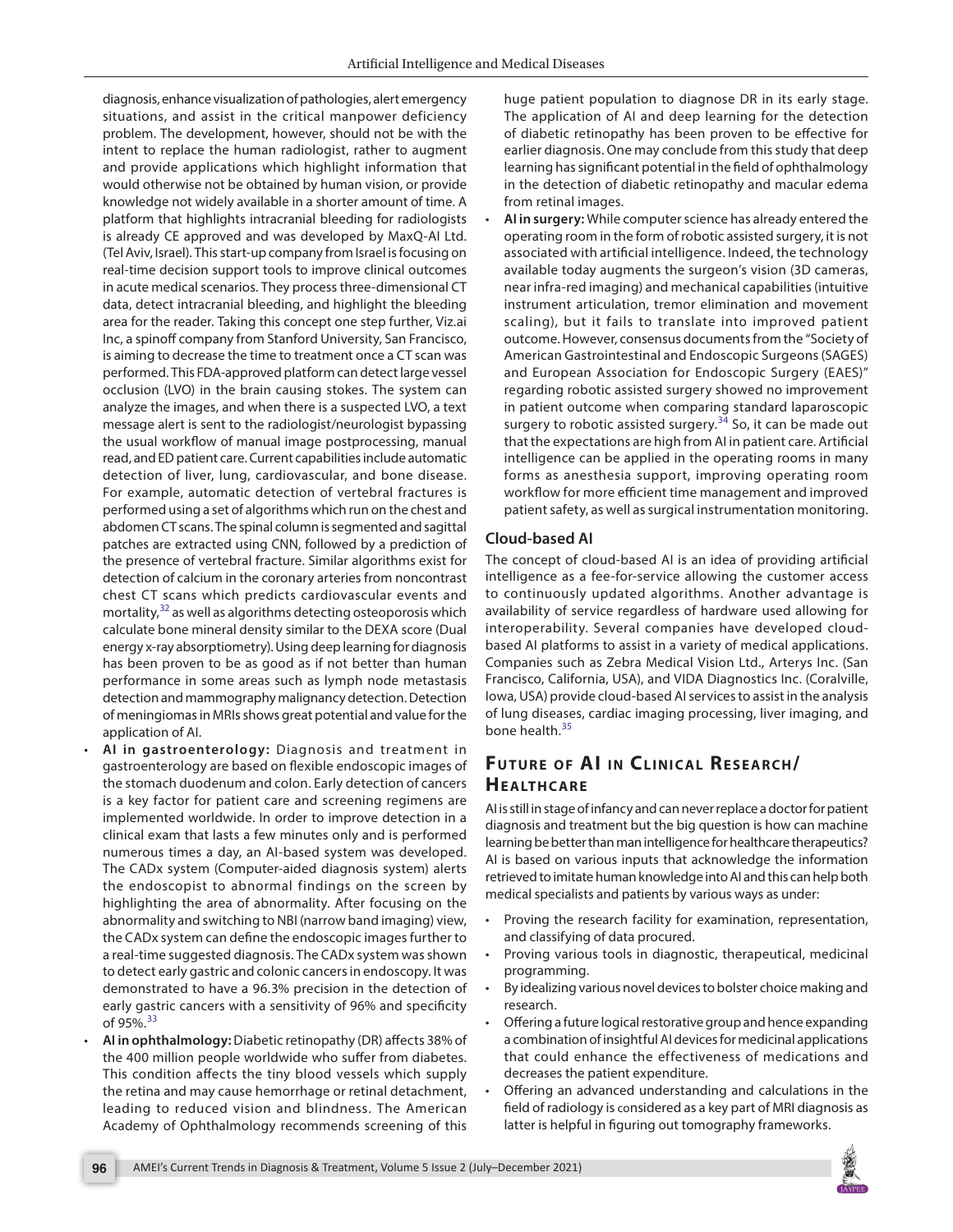• AI has changed the field of surgical mechanical technology where it has helped the robotic surgery to perform robotic surgical procedures with expanding effectiveness.

### **Artificial Intelligence Limitations**

Artificial intelligence applications are useful but have limitations as well.

- Deep learning neural networks demand a large amount of information which is a drawback for diseases having low prevalence or where data are widespread across different populations.
- The heterogeneity and complexity of medical information data across various medical institutions can lead to over fitting models.
- The quality of data retrieved is dependent on the accuracy of the input data being entered and the infrastructure available for data sharing.
- Algorithms in AI can underperform in disease conditions when there is no information on new side effects of drugs or treatment resistance.
- Since detailed history, laboratory examination, and thorough clinical examination along with relevant investigations are the bases of diagnosis and treatment of diseases. So a holistic diagnosis with knowledge component of doctors cannot be replaced by AI.
- This is an important limitation of artificial intelligence in modern therapeutics.

# **CONCLUSION**

Any new technology has its inherent advantages and disadvantages. The success of such technology depends on the various benefits it provides to the vast majority of the general population and also to the treating doctor. AI technology cannot replace medical professionals but their role is going to have a change in the era of artificial intelligence. In spite of the limitations of AI a gradual increase in efficiency of AI models for doctors and healthcare may become the essential feature of medical care in the future.

## **REFERENCES**

- <span id="page-5-0"></span>1. Turing AM. Computing machinery and intelligence. Mind 1950;59:433–460.
- <span id="page-5-1"></span>2. Definition "Artificial Intelligence." Available from: https:// www.merriam-webster.com/dictionary/artificial%20intelligence [Last accessed on August 31, 2021].
- <span id="page-5-2"></span>3. Gulshan V, Peng L, Coram M, et al. Development and validation of a deep learning algorithm for detection of diabetic retinopathy in retinal fundus photographs. Journal of the American Medical Association 2016;316(22):2402–2410. DOI: 10.1001/ jama.2016.17216.
- <span id="page-5-3"></span>4. CB Insights Research. Healthcare remains the hottest AI category for deals. 2017. Available from: https://www.cbinsights.com/research/ artificial-intelligence-healthcare-startups-investors/ [Last accessed on August 31, 2021].
- <span id="page-5-4"></span>5. McClelland C. The difference between artificial intelligence, machine learning, and deep learning; 2017. Available from: https:// medium.com/ iotforall/the-difference-between-artificialintelligence-machine-learning-and-deep-learning-3aa67bff5991 [Last accessed on April 30, 2020].
- <span id="page-5-5"></span>6. Senders JT, Arnaout O, Karhade AV, et al. Natural and artificial intelligence in neurosurgery: a systematic review. Neurosurgery 2018;83(2):181–192. DOI: 10.1093/neuros/nyx384.
- <span id="page-5-6"></span>7. Choy G, Khalilzadeh O, Michalski M, et al. Current applications and future impact of machine learning in radiology. Radiology 2018;288(2):318–328. DOI: 10.1148/radiol.2018171820.
- <span id="page-5-7"></span>8. Okuboyejo DA, Olugbara OO. A review of prevalent methods for automatic skin lesion diagnosis. Open Dermatol J 2018;12(1):14–53. DOI: 10.2174/187437220181201014.
- <span id="page-5-8"></span>9. A beginner's guide to neural networks and deep learning. Available from: https://pathmind.com/wiki/neural-network [Last accessed on April 30, 2020].
- <span id="page-5-9"></span>10. Kohli M, Prevedello LM, Filice RW, et al. Implementing machine learning in radiology practice and research. AJR Am J Roentgenol 2017;208(4):754–760. DOI: 10.2214/AJR.16.17224.
- 11. Jakkula V. Tutorial on support vector machine (SVM). Available from: https://course.ccs.neu.edu/cs5100f11/resources/jakkula.pdf [Last accessed on August 31, 2021].
- <span id="page-5-10"></span>12. Craft JA 3rd. Artificial intelligence and the softer side of medicine. Mo Med 2018;115(5):406–409. PMID: 30385982.
- <span id="page-5-11"></span>13. Pun T, Gerig G, Ratib O. Image analysis and computer vision in medicine. Comput Med Imaging Graph1994;18(2):85–96. DOI: 10.1016/0895-6111(94)90017-5.
- <span id="page-5-12"></span>14. Ghahramani Z. Probabilistic machine learning and artificial intelligence. Nature 2015;521(7553):452–459. DOI: 10.1038/nature14541.
- <span id="page-5-14"></span>15. Krittanawong C, Zhang H, Wang Z, et al. Artificial intelligence in precision cardiovascular medicine. J Am Coll Cardiol 2017;69(21): 2657–2664. DOI: 10.1016/j.jacc.2017.03.571.
- <span id="page-5-15"></span>16. Beneke F, Mackenrodt MO. Artificial intelligence and collusion. IIC–Int Rev Intellect Prop Compet Law 2019;50:109–134. DOI: 10.1007/ S40319-018-00773-X.
- <span id="page-5-16"></span>17. Kalyane D, Sanap G, Paul D, et al. Artificial intelligence in the pharmaceutical sector: current scene and future prospect. In: Tekade RK, editor. The future of pharmaceutical product development and research. Elsevier; 2020. p. 73–107.
- <span id="page-5-17"></span>18. Medsker L, Jain LC. Recurrent neural networks: design and applications. CRC Press; 1999.
- <span id="page-5-18"></span>19. Bielecki A, Bielecki A. Foundations of artificial neural networks. In: Kacprzyk J, editor. Models of neurons and perceptrons: selected problems and challenges. Springer International Publishing; 2019. p. 15–28.
- <span id="page-5-19"></span>20. Vyas M, Thakur S, Riyaz B, et al. Artificial intelligence: the beginning of a new era in pharmacy profession. Asian J Pharm 2018;12(2): 72–76.
- <span id="page-5-13"></span>21. LeCun Y, Bengio Y, Hinton G. Deep learning. Nature 2015;521(7553): 436–444. DOI: 10.1038/nature14539.
- <span id="page-5-23"></span>22. Ferrucci D, Levas A, Bagchi S, et al. Watson: beyond Jeopardy! Artif Intell 2012;199(200):93–105. DOI: 10.1016/j.artint.2012.06.009.
- <span id="page-5-24"></span>23. Bakkar N, Kovalik T, Lorenzini I, et al. Artificial intelligence in neurodegenerative disease research: use of IBM Watson to identify additional RNA\_binding proteins altered in amyotrophic lateral sclerosis. Acta Neuropathol 2018;135(2):227–247. DOI: 10.1007/ s00401-017-1785-8.
- <span id="page-5-25"></span>24. Bejnordi BE, Veta M, van Diest PJ, et al. Diagnostic assessment of deep learning algorithms for detection of lymph node metastasis in women with breast cancer. Journal of the American Medical Association 2017;318(22):2199–2210. DOI: 10.1001/ jama.2017.14585.
- <span id="page-5-26"></span>25. Yu KH, Zhang C, Berry GI, et al. Predicting nonsmall cell lung cancer prognosis by fully automated microscopic pathology image features. Nat Commun 2016;7:12474. DOI: 10.1038/ncomms12474.
- <span id="page-5-20"></span>26. Choi E, Schuetz A, Stewart WF, et al. Using recurrent neural network models for early detection of heart failure. J Am MEd Inform Assoc 2017;24(2):361–370. DOI: 10.1093/jamia/ocw112.
- <span id="page-5-21"></span>27. Buzeav IV, Plechev V, Nikolaeva IE, et al. Artificial intelligence: neural network model as the multidisciplinary team member in clinical decision support to avoid medical mistakes. Chronic Dis Transl Med 2016;2(3):166–172. DOI: 10.1016/j.cdtm.2016.09.007.
- <span id="page-5-22"></span>28. Stein DJ, Lund C, Nesse RM. Classification systems in psychiatry: diagnosis and global mental health in the era of DSM-5 and ICD-11. Curr Opin Psychiatry 2013;26(5):493–497. DOI: 10.1097/ YCO.0b013e3283642dfd.